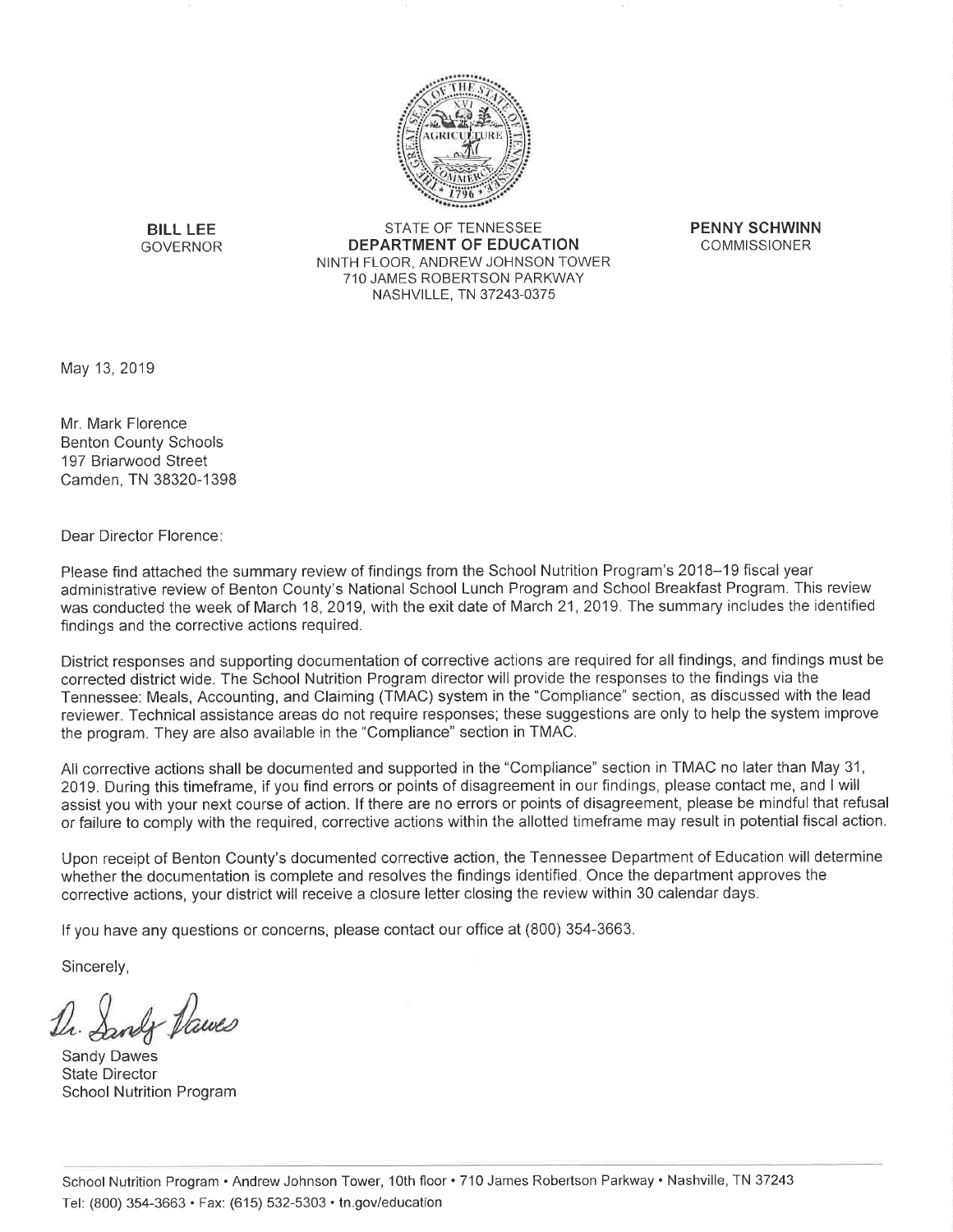

### **Benton County (030)**

**Review ID: 1069** 

#### **Exit Conference Date: 3/21/2019**

Review Year: 2019

Month of Review: February

Lead Reviewer: Audra Henderson

| <b>Findings ID</b><br><b>Finding Description</b><br><b>Required Corrective Action</b><br>Area |
|-----------------------------------------------------------------------------------------------|
|-----------------------------------------------------------------------------------------------|

### **SFA - Level Findings**

| $100 -$                           | $V-0100$ | Certification and benefit                                                                                                                                                                                 | Change the status of the student on the                                                                                                                                                 |
|-----------------------------------|----------|-----------------------------------------------------------------------------------------------------------------------------------------------------------------------------------------------------------|-----------------------------------------------------------------------------------------------------------------------------------------------------------------------------------------|
| Certification                     |          | sample were incorrectly                                                                                                                                                                                   | issuance requirements were not benefit issuance document and send the                                                                                                                   |
| and Benefit                       |          | approved for benefits based on                                                                                                                                                                            | met. One students in the review   household a notice of benefit change. Upload                                                                                                          |
| Issuance                          |          | income.                                                                                                                                                                                                   | the letter to demonstrate compliance.                                                                                                                                                   |
| $100 -$                           | $V-0100$ | Certification and benefit                                                                                                                                                                                 | Change the status of the student on the                                                                                                                                                 |
| Certification                     |          | met. One student in the review                                                                                                                                                                            | issuance requirements were not benefit issuance document and send the                                                                                                                   |
| and Benefit                       |          | there was no documentation to                                                                                                                                                                             | household a notice of benefit change. Upload                                                                                                                                            |
| <b>Issuance</b>                   |          | support the determination.                                                                                                                                                                                | sample was directly certified but the letter to demonstrate compliance.                                                                                                                 |
| $700 -$<br>Resource<br>Management | V-0700   | Resource management<br>requirements were not met.<br>The 2017-18 annual revenues<br>and expenses reported to the<br>state agency did not match the<br>Tennessee Comptroller's annual<br>financial report. | Investigate the discrepancies and upload<br>documentation that reflects the differences.<br>Also, contact the state agency and request<br>applicable revisions to the financial report. |

## **Site - Level Findings: Camden Elementary (0020)**

| Infant and  | V-IMPCL | Meal pattern requirements for   | Retrain cafeteria staff on the proper          |
|-------------|---------|---------------------------------|------------------------------------------------|
| Pre-K Meal  |         | Pre-K students at lunch were    | implementation of the meal pattern flexibility |
| Pattern     |         | not met. Pre-K students were    | for co-mingled preschool meals. Upload an      |
| Checklist - |         | co-mingled with other students  | agenda and training roster to demonstrate      |
| Lunch       |         | and one meal pattern was        | compliance.                                    |
|             |         | served, but the Pre-K students  |                                                |
|             |         | were not allowed a milk choice. |                                                |